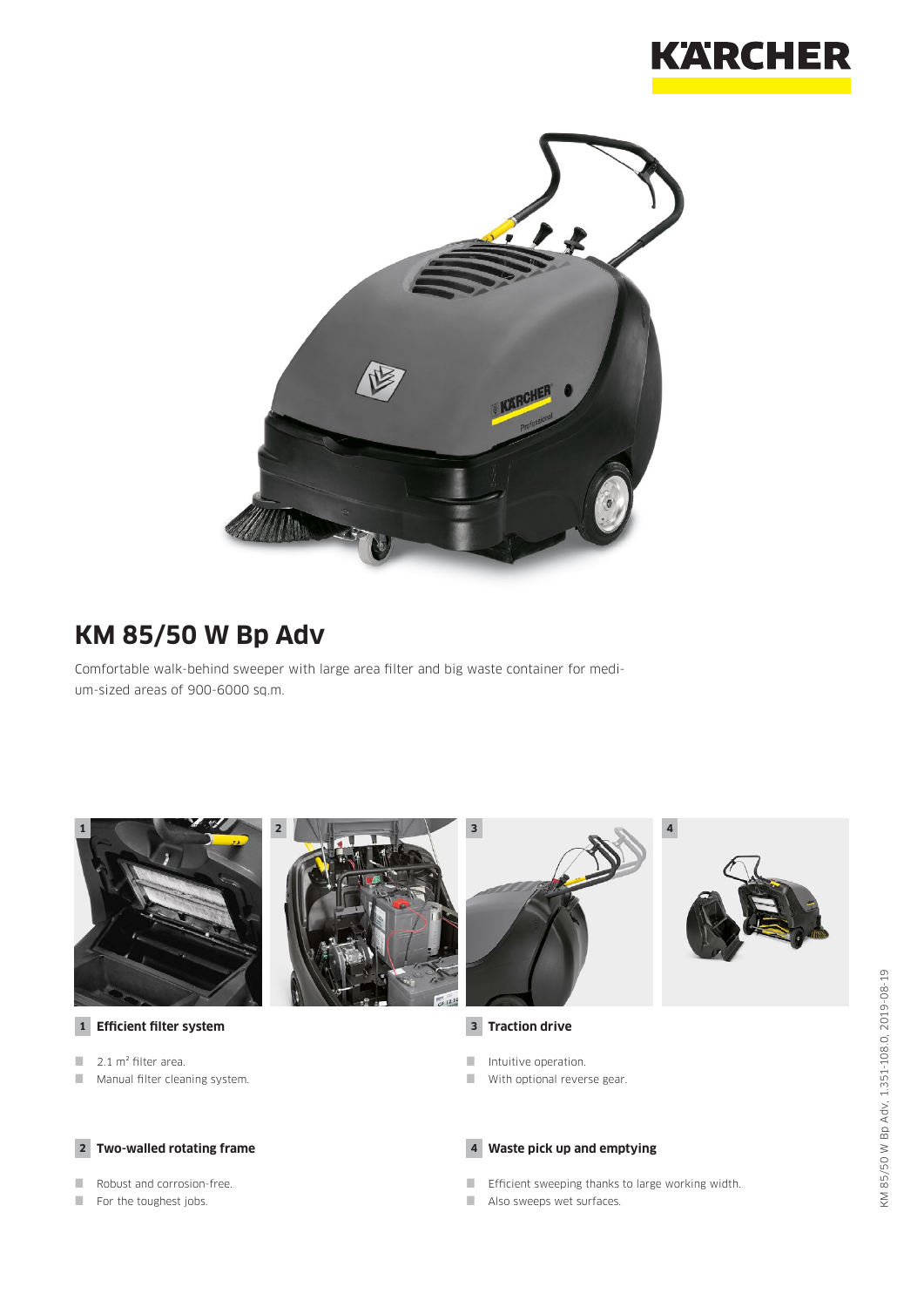# TECHNICAL DATA AND EQUIPMENT

### **KARCHER**



### **KM 85/50 W Bp Adv**

Robust double wall frame

- Main roller brush can be raised
- Reverse mode, operating hour counter and floating main roller

brush

| <b>Technical data</b>             |                |                               |                                        |   |
|-----------------------------------|----------------|-------------------------------|----------------------------------------|---|
| Order No.                         |                | 1.351-108.0                   |                                        |   |
| <b>EAN code</b>                   |                | 4039784468436                 |                                        |   |
| <b>Drive</b>                      |                | DC motor                      |                                        |   |
| Drive power                       | V/W            | 24/912                        |                                        |   |
| Max. area performance             | $m^2/h$        | 3825                          |                                        |   |
| <b>Working width</b>              | mm             | 610                           |                                        |   |
| Working width with 1 side brush   | mm             | 850                           |                                        |   |
| Working width with 2 side brushes | mm             | 1050                          |                                        |   |
| Container                         | ш              | 50                            |                                        |   |
| <b>Climbing capacity</b>          | %              | 15                            |                                        |   |
| <b>Working speed</b>              | km/h           | 4,5                           |                                        |   |
| <b>Filter area</b>                | m <sup>2</sup> | 2,1                           |                                        |   |
| Weight                            | kg             | 115                           |                                        |   |
| Dimensions (L x W x H)            | mm             | $1355 \times 910 \times 1155$ |                                        |   |
|                                   |                |                               |                                        |   |
| <b>Equipment</b>                  |                |                               |                                        |   |
| Polyester flat pleated filter     |                | п                             | <b>Operating hour counter</b>          | П |
| Manual filter cleaning cyctom     |                | п                             | Cido bruchos, can ho raisod/adjustable | ▬ |

| Polyester flat pleated filter  | П | <b>Operating hour counter</b>          |  |
|--------------------------------|---|----------------------------------------|--|
| Manual filter cleaning system  |   | Side brushes, can be raised/adjustable |  |
| <b>Forward drive</b>           |   |                                        |  |
| <b>Reverse traction drive</b>  |   |                                        |  |
| Floating main roller brush     | П |                                        |  |
| Mobile waste container         |   |                                        |  |
| Coarse dirt flap               |   |                                        |  |
| Overthrow system               |   |                                        |  |
| Vacuum                         |   |                                        |  |
| Outdoor use                    |   |                                        |  |
| Indoor use                     |   |                                        |  |
| <b>El Included in delivery</b> |   |                                        |  |

 $\blacksquare$  Included in delivery.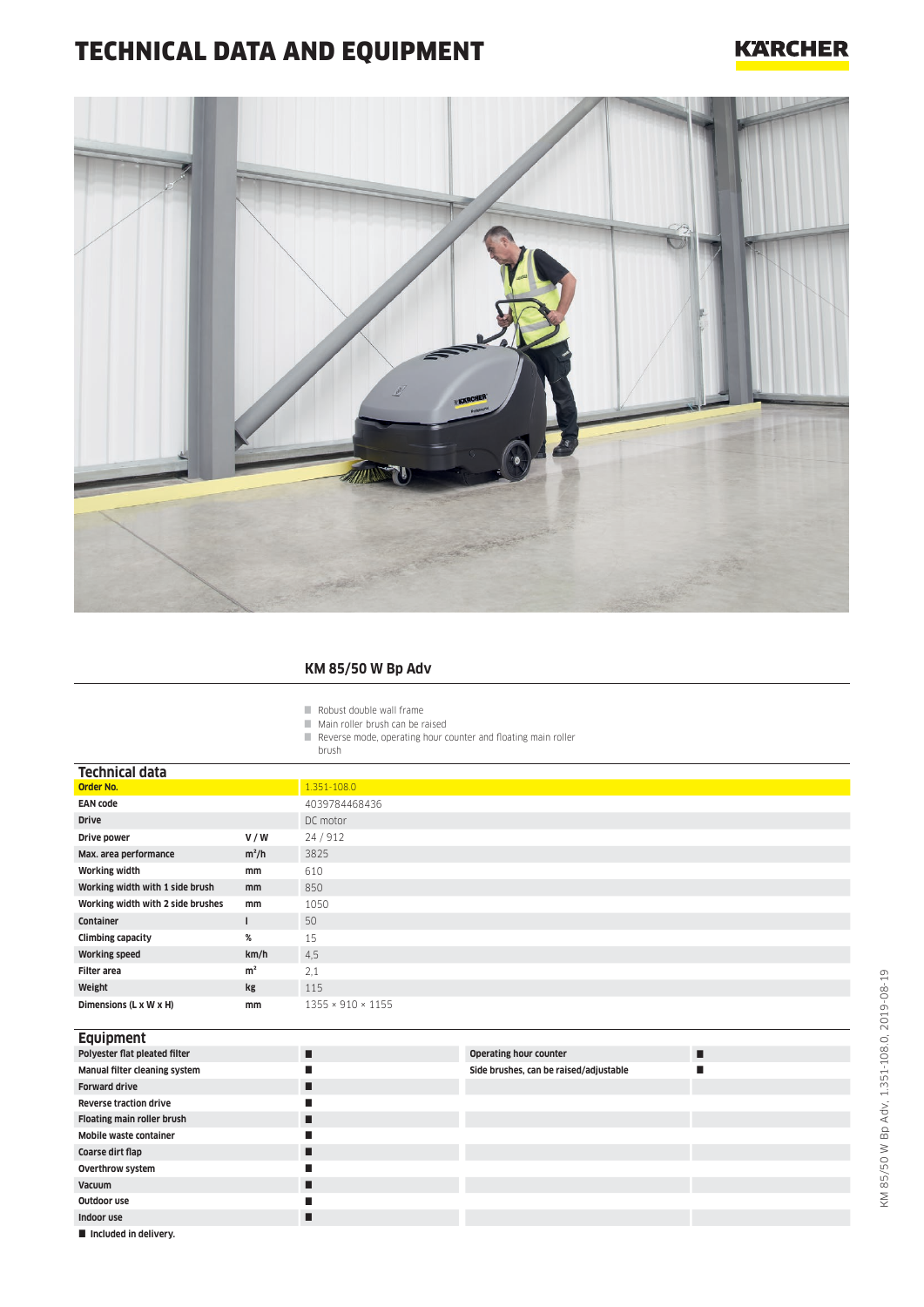







|                                                                |                          |                   | Installation ex Length / |        | Diame- |       |                                                                                                                                   |        |
|----------------------------------------------------------------|--------------------------|-------------------|--------------------------|--------|--------|-------|-----------------------------------------------------------------------------------------------------------------------------------|--------|
|                                                                |                          | Order No.         | works                    | width  | ter    | Price | <b>Description</b>                                                                                                                |        |
| <b>Flat pleated filter</b>                                     |                          |                   |                          |        |        |       |                                                                                                                                   |        |
| Flat pleated filter                                            |                          | 5.731-585.0       |                          |        |        |       | Moisture-proof, washable flat pleated filter for Kärcher<br>sweepers. Filter noticeably reduces maintenance costs.                | п      |
| <b>Standard main roller brushes</b>                            |                          |                   |                          |        |        |       |                                                                                                                                   |        |
| Reversing rolling mill Profi                                   | $\overline{\phantom{a}}$ | 6.906-508.0       |                          | 620 mm |        |       | Tough standard roller brush with moisture-proof universal<br>bristles for normal soiling on all surfaces. Extremely dura-<br>ble. |        |
| <b>Umbausatz Filter</b>                                        |                          |                   |                          |        |        |       |                                                                                                                                   |        |
| Double filter cleaning mechanism                               |                          | $3$   2.851-000.0 |                          |        |        |       |                                                                                                                                   | $\Box$ |
| Main roller brush, soft/natural                                |                          |                   |                          |        |        |       |                                                                                                                                   |        |
| Main roller brush, soft/natural                                |                          | 4 6.906-557.0     |                          | 620 mm | 250 mm |       | Specially designed with natural bristles for sweeping fine<br>dust on smooth floors indoors                                       | $\Box$ |
| Main roller brush, hard                                        |                          |                   |                          |        |        |       |                                                                                                                                   |        |
| Main roller brush, hard                                        |                          | 5 6.906-558.0     |                          | 620 mm |        |       | For the removal of stubborn dirt outdoors                                                                                         | $\Box$ |
| $\blacksquare$ Included in delivery $\Box$ Available accession |                          |                   |                          |        |        |       |                                                                                                                                   |        |

Included in delivery.  $\Box$  Available accessories.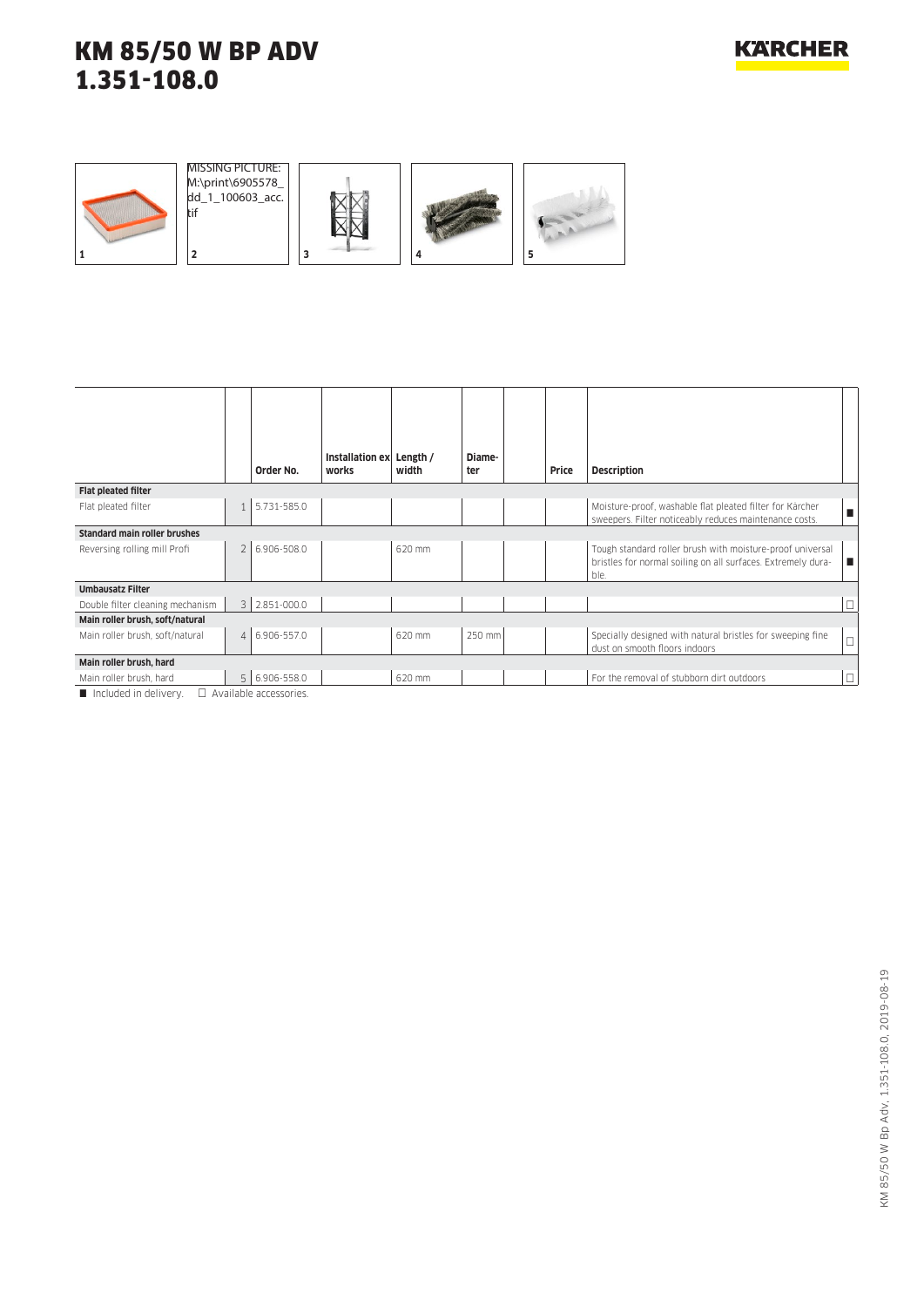

|                              |                          | Order No.   | Installation ex<br>works | Length /<br>width | Diame-<br>ter | Price | <b>Description</b>                                                                                                                          |        |
|------------------------------|--------------------------|-------------|--------------------------|-------------------|---------------|-------|---------------------------------------------------------------------------------------------------------------------------------------------|--------|
| <b>Standard side brushes</b> |                          |             |                          |                   |               |       |                                                                                                                                             |        |
| Side broom standard          |                          | 6.906-132.0 |                          |                   | 420 mm        |       | Moisture-proof universal bristles, longlife, suitable for all<br>surfaces                                                                   | п      |
| Side brush, hard             |                          |             |                          |                   |               |       |                                                                                                                                             |        |
| Side broom hard              | $\overline{\phantom{0}}$ | 6.905-625.0 |                          |                   | 420 mm        |       | Removes stubborn dirt outdoors, moisture-proof, mildly<br>abrasive                                                                          | $\Box$ |
| Side brush, soft             |                          |             |                          |                   |               |       |                                                                                                                                             |        |
| Side broom soft              | 3                        | 6.905-626.0 |                          |                   | 420 mm        |       | Moisture-proof, soft side brush for sweeping fine dust on all<br>surfaces indoors and outdoors. Ideal for dirt with a high<br>dust content. | $\Box$ |

 $\blacksquare$  Included in delivery.  $\square$  Available accessories.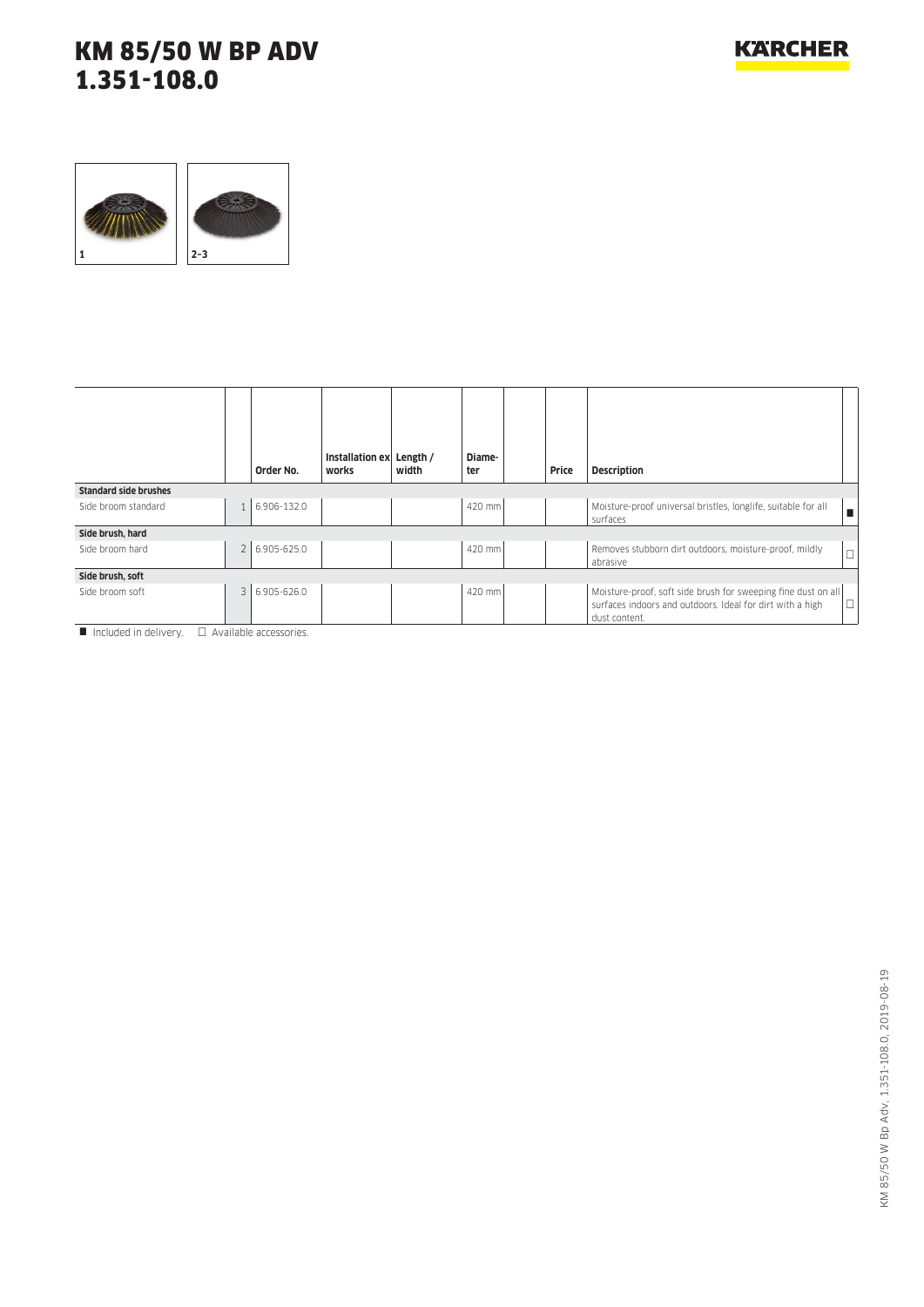

|                                             |              | Order No.                   | Quantity        | Battery volt-<br>age | Battery<br>capaci-<br>ty | Battery<br>type           | Price | <b>Description</b>    |        |
|---------------------------------------------|--------------|-----------------------------|-----------------|----------------------|--------------------------|---------------------------|-------|-----------------------|--------|
| <b>Batteries</b>                            |              |                             |                 |                      |                          |                           |       |                       |        |
| Drive battery maintenance free<br>replaceme | $\mathbf{1}$ | 4.035-182.0                 | $1$ piece $(s)$ | 12 V                 | 105 Ah                   | mainte-<br>nance-<br>free |       |                       | $\Box$ |
| <b>Battery Chargers</b>                     |              |                             |                 |                      |                          |                           |       |                       |        |
| Charger                                     |              | 2 6.654-102.0               | 1 piece(s)      | 24 V                 |                          | separate                  |       | For battery 6.654-093 | $\Box$ |
| Included in delivery                        |              | $\Box$ Available accordance |                 |                      |                          |                           |       |                       |        |

Included in delivery.  $\Box$  Available accessories.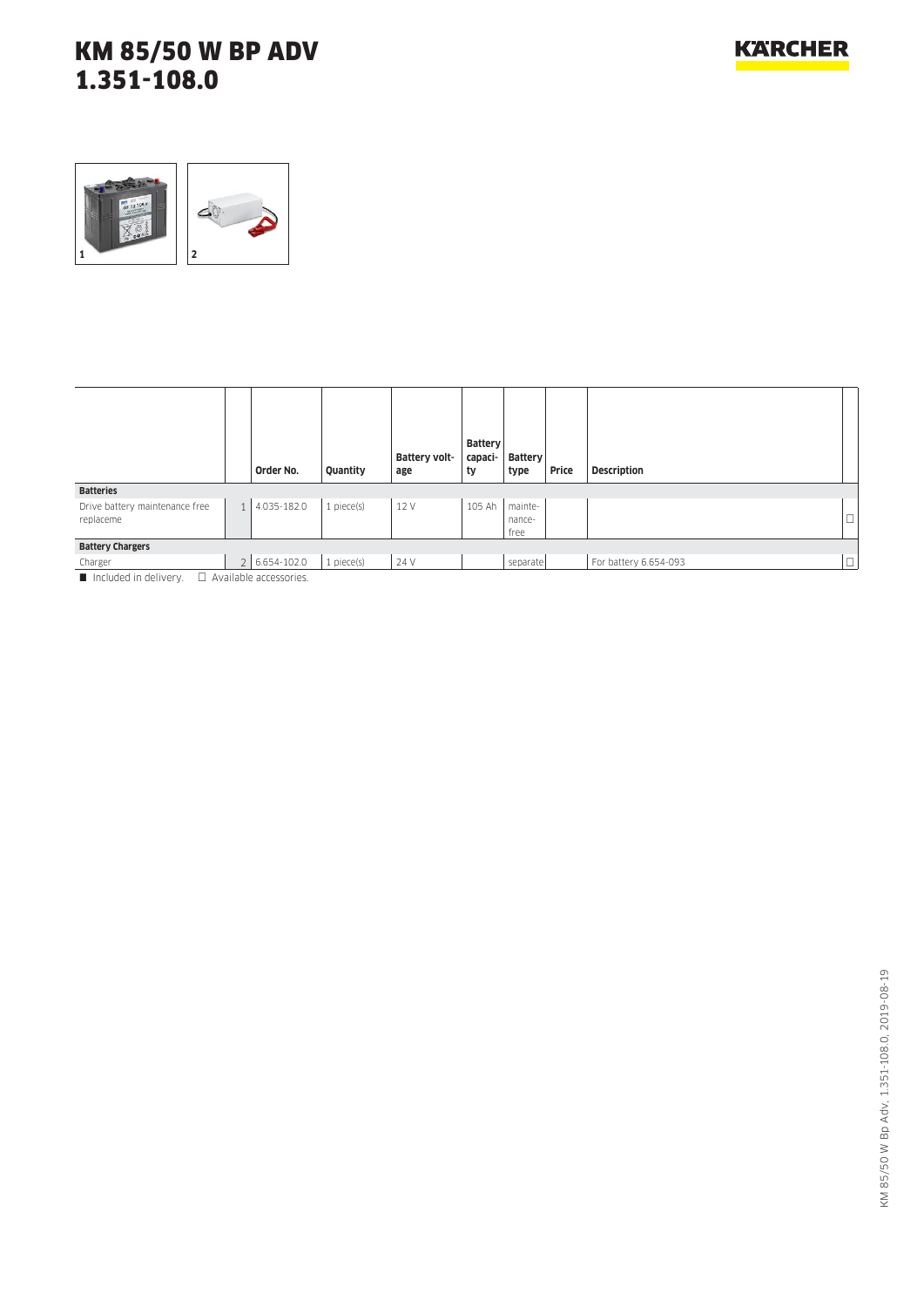

|                           | Order No.                    | Installation ex Battery volt-<br>works | age  | <b>Battery</b><br>capaci-<br>ty | <b>Battery</b><br>type  | Price | Description |        |
|---------------------------|------------------------------|----------------------------------------|------|---------------------------------|-------------------------|-------|-------------|--------|
| <b>Traction batteries</b> |                              |                                        |      |                                 |                         |       |             |        |
| Battery                   | 1 6.654-048.0                |                                        | 12 V | 80 Ah                           | low<br>mainte-<br>nance |       |             | $\Box$ |
| Chargers                  |                              |                                        |      |                                 |                         |       |             |        |
| Charger                   | 2 6.654-140.0                |                                        | 24 V |                                 | built-in                |       |             | $\Box$ |
| Included in delivery      | $\Box$ Available accessories |                                        |      |                                 |                         |       |             |        |

Included in delivery.  $\Box$  Available accessories.